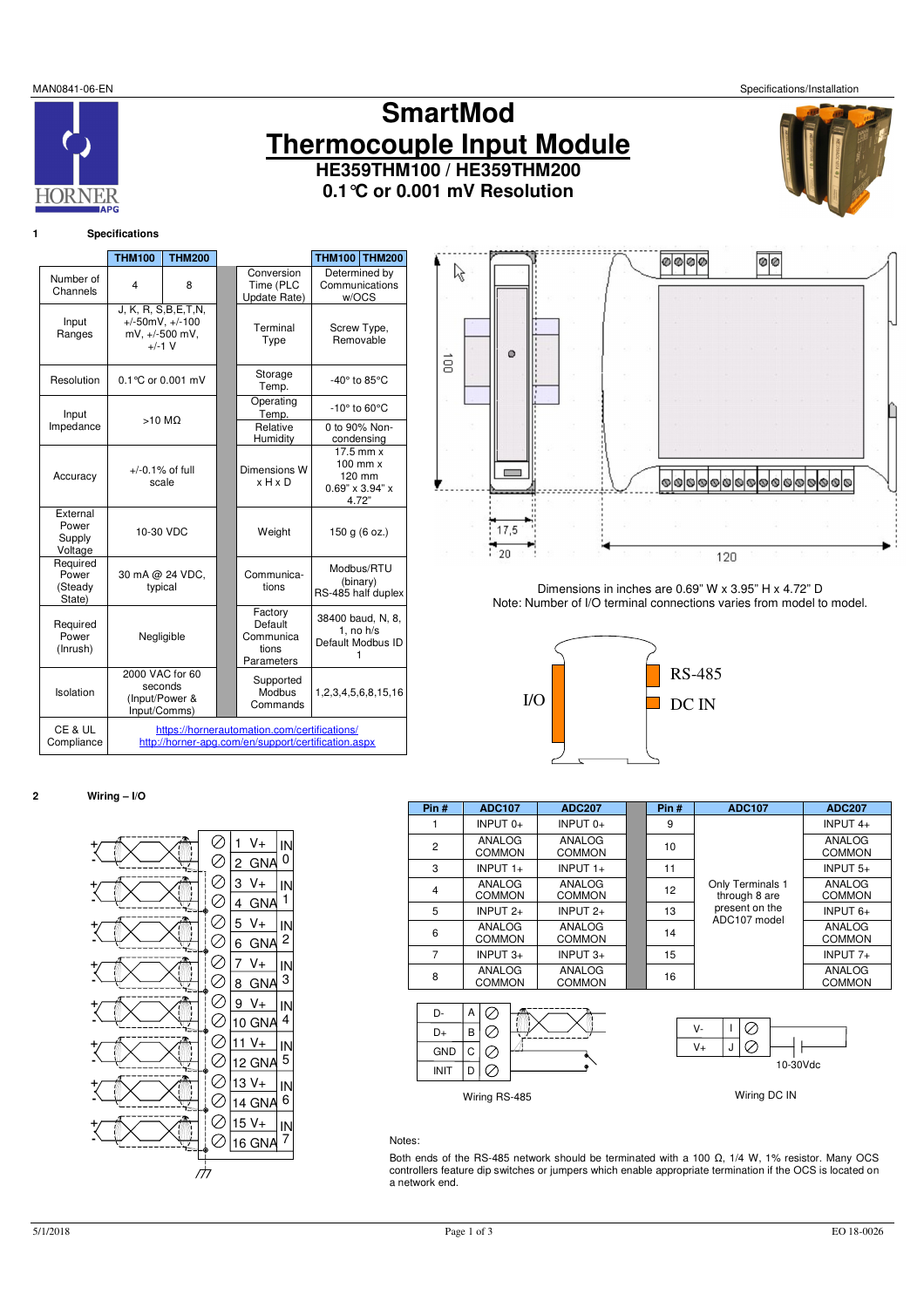## **3. Init Default Setup**

Communication parameters will be set to INIT default after performing the following procedure:

- 1. Install jumper between INIT and GND terminals of the RS-485 port.
- 2. Apply power to SmartMod unit.
- 3. Read parameter words to see current parameters.
- 4. Write changes if necessary.



**The INIT Default RS485 Settings Are:**  Modbus  $ID = 1$ Baud rate = 9600 Parity = None Stop Bits = 1 Data Bits  $= 8$ No handshake

**Note**: There are two types of default settings possible: 1. Factory default as described in section 1 (Specifications) 2. Default after INIT as described in section 3 (INIT Default Setup)

## **4. Configuration DATA**

SmartMod Configuration settings are mapped into Modbus Register space. This<br>configuration data may be modified with any Modbus/RTU Master device. For<br>convenience, Horner has developed a variety of Cscape application files allow an OCS to act as a SmartMod configuration device. Initial configuration of SmartMod module should be done on an individual basis, since all modules come from the factory with a default Modbus ID of 1. Once each module on the network has its own unique Modbus ID, further configuration adjustments can be made with the entire network powered.

All configuration parameters listed below (except 40012 Channel Enable) are stored in EPROM. This means they should not be constantly rewritten.

|                           | Configuration Parameters - Registers 40001 through 40013 |           |     |                                         |  |  |
|---------------------------|----------------------------------------------------------|-----------|-----|-----------------------------------------|--|--|
| <b>Modbus</b><br>Register | <b>Description</b>                                       | Min       | Max | <b>Default</b>                          |  |  |
| 40001-<br>40005           | Reserved                                                 |           |     |                                         |  |  |
| 40006                     | Communications<br>Parameters                             | See Table |     | 38.4 kBd, N,<br>8, 1, RTU<br>Mode       |  |  |
| 40007                     | Modbus ID(Address)                                       | 1         | 255 |                                         |  |  |
| 40008                     | Rx/Tx Delay<br>(in 2 ms steps)                           | O         | 255 | 0 ms                                    |  |  |
| 40009                     | <b>Watchdog Timer</b><br>(in 0.5 second steps)           | $\Omega$  | 255 | 10(5s)                                  |  |  |
| 40010                     | Modbus Coil Data                                         |           |     | Not Configuration Data<br>*See I/O Data |  |  |
| 40011                     | Input Type                                               | See Table |     | $(+/- 50$ mV)                           |  |  |
| 40012                     | Channel Enable                                           | See Table |     | 255<br>(Channels<br>1-8 enabled)        |  |  |
| 40013                     | Reserved                                                 |           |     |                                         |  |  |

|                  | <b>Register 40006 (Communications Parameters) Bit Definition</b> |       |                                                   |             |         |       |            |
|------------------|------------------------------------------------------------------|-------|---------------------------------------------------|-------------|---------|-------|------------|
| <b>Bits 7-15</b> | Bit 6                                                            | Bit 5 | Bit 4                                             | Bit 3       | Bit 2   | Bit 1 | Bit 0      |
| Unused           | Mode                                                             |       | Data<br>Parity<br><b>Baud Rate</b><br><b>Bits</b> |             |         |       |            |
|                  | $0 =$                                                            | Value | Meaning                                           | $0 = 7$     | Value   |       | Meaning    |
|                  | <b>ASCII</b>                                                     | 0     | Mark                                              | Data        |         |       | 1200 baud  |
|                  | Mode                                                             |       | Even                                              | <b>Bits</b> |         |       | 2400 baud  |
|                  | $1 =$                                                            | 2     | Odd                                               | $1 = 8$     | 2       |       | 4800 baud  |
|                  | <b>RTU</b>                                                       | 3     | Space                                             | Data        | 3       |       | 9600 baud  |
|                  | Mode                                                             |       |                                                   | <b>Bits</b> |         |       | 19200 baud |
|                  |                                                                  |       |                                                   |             | $5 - 7$ |       | 38400 baud |

NOTE:

Data bits number is ignored, in ASCII mode it is fixed at 7 and in RTU mode it is fixed to 8. In RTU mode the parity bit is ignored (parity is fixed at NONE).

| <b>Bit 3-15</b> |                             |                                   | Register 40010 (Mirror of Coil Data) Bit Definition |  |  |  |  |  |
|-----------------|-----------------------------|-----------------------------------|-----------------------------------------------------|--|--|--|--|--|
|                 | Bit 2                       | Bit 1                             | Bit 0                                               |  |  |  |  |  |
|                 | Power-up Event<br>(Coil 11) | <b>Watchdog Event</b><br>(Coi110) | <b>Watchdog Enabled</b><br>(Coi19)                  |  |  |  |  |  |
| Unused          | $0 = Disable$ Input         |                                   |                                                     |  |  |  |  |  |
|                 | $1 =$ Enable Input          |                                   |                                                     |  |  |  |  |  |

|                 | Register 40012 (Channel Enable) Bit Definition |                     |         |         |         |         |         |         |
|-----------------|------------------------------------------------|---------------------|---------|---------|---------|---------|---------|---------|
| <b>Bit 8-15</b> | Bit 7                                          | Bit 6               | Bit 4   | Bit 4   | Bit 3   | Bit 2   | Bit 1   | Bit 0   |
| Unused          | Input 7                                        | Input 6             | Input 5 | Input 4 | Input 3 | Input 2 | Input 1 | Input 0 |
|                 |                                                | $0 = Disable$ Input |         |         |         |         |         |         |
|                 |                                                | $1 =$ Enable Input  |         |         |         |         |         |         |

**Register 40011 (Input Type) Value Definition**

#### **5. Input/Output DATA**

SmartMod Analog I/O utilizes both Modbus Registers (40001-40030) and Coils (1-11). It is possible to access all data using Registers only, because the Coils can be accessed through Register 40010.

The following tables lists all Modbus I/O data available.

|                           | I/O Register Data (Registers 40014-40022) |            |                  |                  |                      |  |  |
|---------------------------|-------------------------------------------|------------|------------------|------------------|----------------------|--|--|
| <b>Modbus</b><br>Register | <b>Description</b>                        | Access     | <b>Minimum</b>   | Maximum          | <b>Units</b>         |  |  |
| 40010                     | Mirror of Coil<br>Data                    | Read/Write | n/a              | n/a              | n/a                  |  |  |
| 40014                     | Cold Junction<br>Temperature              | Read-only  | $-1000$          | 6000             | $0.1$ °C             |  |  |
| 40015                     | Input 0                                   | Read-only  |                  | Depends          | $0.1$ °C or 0.001 mV |  |  |
| 40016                     | Input 1                                   | Read-only  |                  |                  | $0.1$ °C or 0.001 mV |  |  |
| 40017                     | Input 2                                   | Read-only  |                  |                  | $0.1$ °C or 0.001 mV |  |  |
| 40018                     | Input 3                                   | Read-only  | Depends          |                  | 0.1 °C or 0.001 mV   |  |  |
| 40019                     | Input 4                                   | Read-only  | on Input<br>Type | on Input<br>Type | 0.1 °C or 0.001 mV   |  |  |
| 40020                     | Input 5                                   | Read-only  |                  |                  | 0.1 °C or 0.001 mV   |  |  |
| 40021                     | Input 6                                   | Read-only  |                  |                  | 0.1 °C or 0.001 mV   |  |  |
| 40022                     | Input 7                                   | Read-only  |                  |                  | 0.1 °C or 0.001 mV   |  |  |

| <b>Modbus</b><br>Coil | <b>Description</b>  | <b>Access</b> | <b>Watchdog Event &amp; Power-up</b><br><b>Event Operation</b>  |
|-----------------------|---------------------|---------------|-----------------------------------------------------------------|
| 00001                 | Open Detect Input 0 | Read          | If Coil 9 (Watchdog Enabled) is                                 |
| 00002                 | Open Detect Input 1 | Read          | set, Coil 10 (Watchdog Event) will                              |
| 00003                 | Open Detect Input 2 | Read          | set if the Watchdog Timeout value                               |
| 00004                 | Open Detect Input 3 | Read          | is exceeded. The Watchdog                                       |
| 00005                 | Open Detect Input 4 | Read          | Timeout value is set in Register                                |
| 00006                 | Open Detect Input 5 | Read          | 40009. When set, Coil 10 can be<br>reset by the controller when |
| 00007                 | Open Detect Input 6 | Read          | normal communications resumes.                                  |
| 00008                 | Open Detect Input 7 | Read          |                                                                 |
| 00009                 | Watchdog Enabled    | Read/Write    | The Power-up Event (Coil 11) is                                 |
| 00010                 | Watchdog Event      | Read/Write    | set every time the power is                                     |
| 00011                 | Power-up Event      | Read/Write    | applied. It can be cleared by the<br>controller if desired.     |

## **9. Implemented Modbus Functions**

| <b>Function</b> | Code                                 |  |  |
|-----------------|--------------------------------------|--|--|
| 01              | Read multiple coils (0xxxx bank)     |  |  |
| 02              | Read multiple coils (1xxxx bank)     |  |  |
| 03              | Read multiple registers (4xxxx bank) |  |  |
| 04              | Read multiple registers (3xxxx bank) |  |  |
| 05              | Write single coil                    |  |  |
| 06              | Write single register                |  |  |
| 15              | Write multiple coils                 |  |  |
| 16              | Write multiple registers             |  |  |
| 08              | Diagnostic                           |  |  |

For THM 100/200 SmartMod modules, bank 0xxxx is a mirror of bank 1xxxx, as 3xxxx is a mirror of 4xxxx i.e. the first register can be read independently as 30001 (with the function 04) or 40001 (with the function 03)

### **6. Watchdog**

The module has been provided with a Host Watchdog timer which, when it is enabled, issues an alarm event each time the communication between the module and the host is inactive for a period time greater than the programmed one (40009).

When the alarm is activated, the values of the outputs are automatically converted to the preset safety values to avoid damage to the system in case of a fault occurring. Also, under the alarm condition the green LED on the front of the module blinks and the "Watchdog Event" coil is forced to a value of 1. There is also a Module Watchdog timer that monitors the internal CPU work and activates when the CPU doesn't function correctly.

After the reset, all outputs will assume their initial default value ("power up value"), this may be different to the output value after the reset.

#### MAN0841-06-EN Specifications/Installation